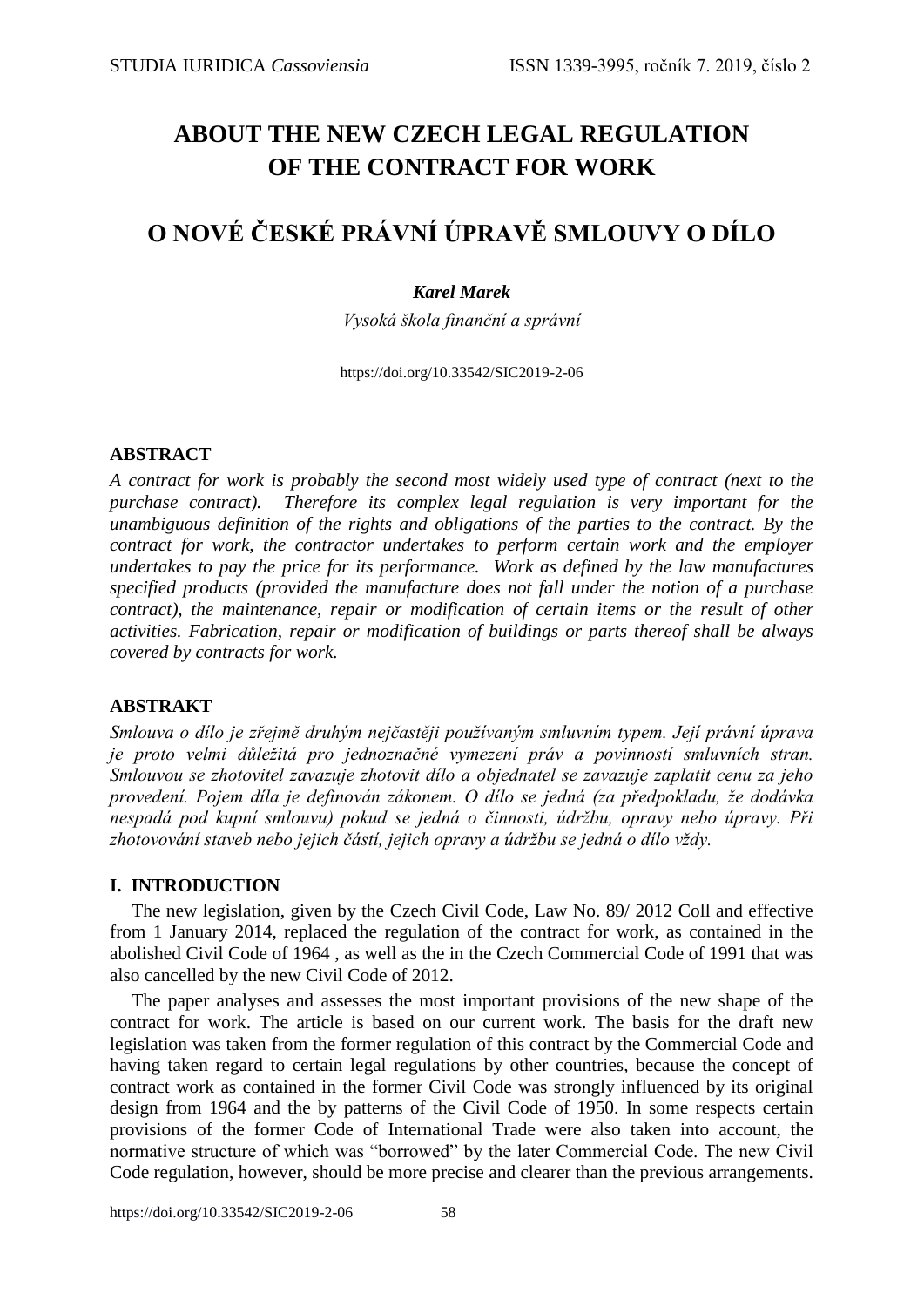In the interest of clarity, the draft legislation is structured so that the introductory rules cover contracts for work in general and thereafter follow rules for deviation from the price of the work according to the agreed budget, for the work carried out on real estate and works concerning intangible assets.

In view of the fourth industrial revolution, with the development of automation and the anticipated extensive technology deliveries, the subject is extremely topical.

A contract for work is probably the second most widely used type of contract (next to the sales contract ), therefore we see it as useful to present more details on its new regulation as brought by the New Civil Code (hereinafter "CivC").

The fundamental provisions specify that by the contract for work the Contractor undertakes to perform at his/her cost and risk the work for the customer and the customer undertakes to take over the work and pay the price.

The price of the work is agreed sufficiently clearly, if, at least, the method of its determining is settled or if, at least, the price set by an estimate is specified. If the parties are willing to enter into a contract without specifying the price, then the price for the same or at least for a comparable work at the time of the conclusion of the contract and under similar terms and conditions shall be accepted.

The Explanatory Memorandum to the CivC states that the new legislation should remove the dualism of civil and commercial regulations of contract for work. The valid rules contained in the former Commercial Code ("ComC" hereinafter) have been taken as the basis of the proposal of the new legal regulation with due regard to some regulations abroad because the concept of a contract for work in the current CivC is tributary to its original concept from 1964 and the model of the Civil Code of 1950. In certain aspects it takes regard to some provisions from the former Code on International Trade, whose normative constructions were taken over by the valid ComC but which have often been formulated more precisely and clearer than the current rules.

In order to be sufficiently clear, the draft regulation was structured so that it first specifies the contract in general, and then deviations concerning the price of the work are agreed under a budget, on the work carried out on real estate and work with intangible results.

The work is conceived as a standard activity (work), whereas the work as implementation of the contract for work differs from the work provided by the employee on the basis of a contract of employment in particular that, according to a contract for work, the contractor carries out activities independently, according to its own schedule, with its own resources and at its own risk, and does not underlie any constant supervision or control by the customer.

As a principle, the contractor performs the work in person or arranges for the performance under his personal supervision only if this is necessary due to his personal capacity or to the nature of the work. If this is not the case, the contractor may assign the work to be performed or to be supervised by another person, in which case he is responsible according to the general law of contracts, for the proper performance of the work as it would be performed by him alone.

In order to perform the work it is very often necessary that the customer must provide assistance in various forms (deliver a machine to perform repairs, allow entry to the building/ real property, to arrange the construction site, etc.). The CivC rules, on a General level, for various aspects of these situations. The Contractor serves not as the person dispensing orders of the customer, therefore he does not principally obey his instructions. However, such a relationship may be agreed upon to some extent. In the same way it may (and sometimes has to) be agreed that the customer delivers to the Contractor things or material for the performance of the work, etc. In these cases the regulation is set that the Contractor, as the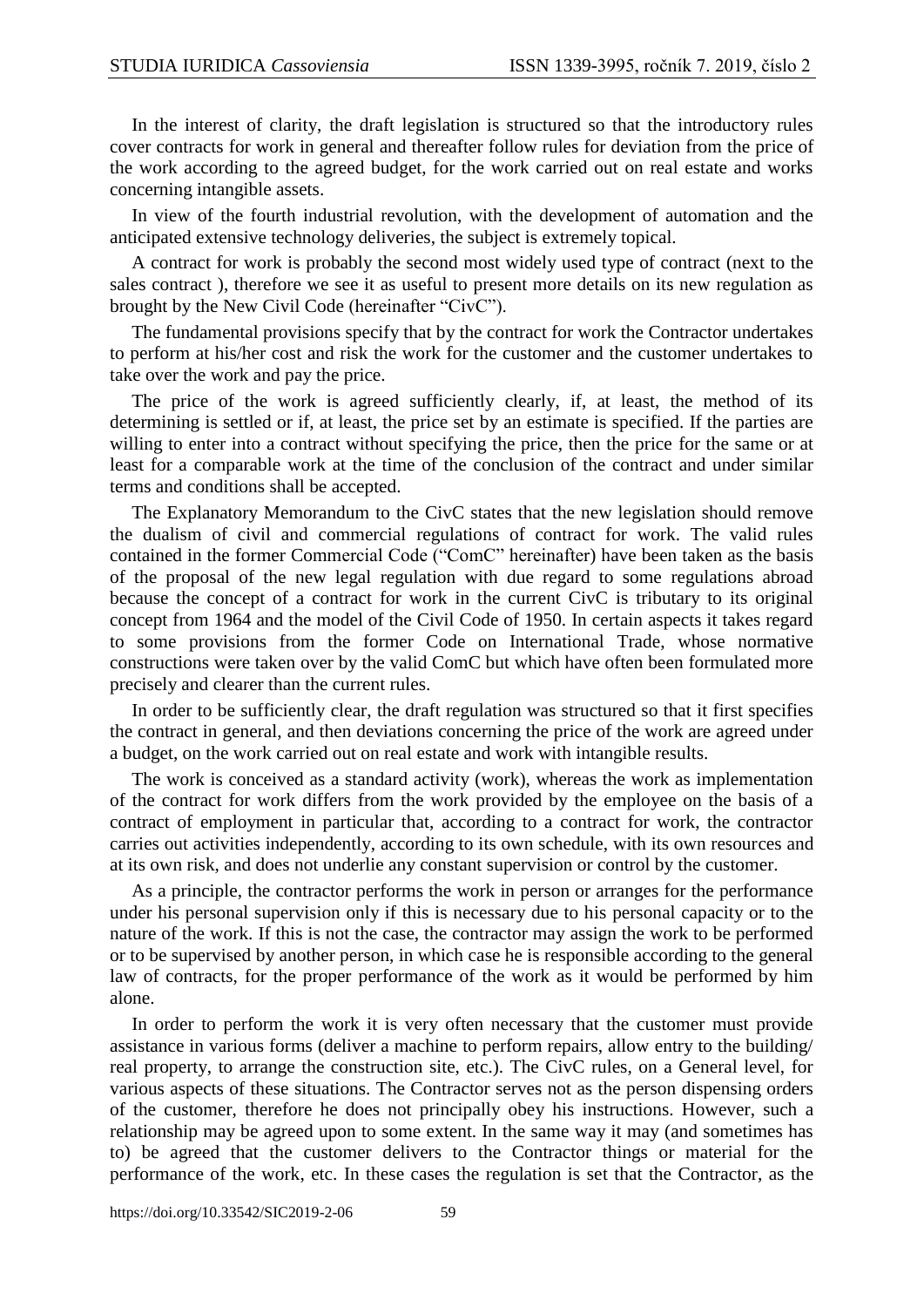person who performs the work on its own responsibility, must examine with sufficient care for all orders given by the customer as well as, where appropriate, all things delivered by the customer to perform the work and draw his attention to their eventual defects. In the CivC are also rules for situations where the customer, although being contractually obliged, shall not deliver the thing.

Just because it is the rule that the contractor does not obey the orders of the customer in carrying out the work the CivC must rule for the right of the Customer to control the performance of the works. Even in that direction the CivC has incorporated the existing concept of the Civil Code 1964 and the ComC.

The obligation to perform the work shall be met by the Contractor upon its completion and passing, the Customer will meet his duties by the payment of the price. The CivC also rules for special cases in which the work is to be passed in parts, when the price is specified only by an estimate, when the work is aborted for various reasons, etc. As regards the defects in the work, the CivC makes reference, in accordance with the previous arrangements, to the appropriate application of the provisions concerning the Sales contract.

#### **II. MATERIAL AND METHODS**

 The goal of the contribution is to evaluate the new legal regulation In doing this we shall make use preferentially of the comparative and analytic methods.

According to the Explanatory Memorandum the work is conceived as an activity (of work),whereas the work as implementation of the contract for work differs from the work provided by the employee on the basis of a contract of employment in particular that the Contractor does not underlie any constant supervision or control by the Customer. We may note that there are a couple of cases, and especially in the construction service, where we have a commercial relationship established and there is a technical supervision carried out continuously.

As we can see from the legislation, the work is an activity, but compared to the previous CivC, however, it may be materially captured. Because the new CivC is based on the previous ComC, it may be more acceptable for the business than for the non-business sphere.

The CivC thereafter rules for situations where the Contractor may entrust the performance of work to another person (persons). However, he remains responsible for it as if carried out by him alone.

The contract for work is often used especially in construction, where it is necessary to handle the terminology settled and where the use of the suitable term with its content given as usage in trade (business) may be the starting point for the determination of the obligations of the Contracting Parties. Therefore, we first pay attention to these issues.

Under building construction work we understand a work irrespective of its constructiontechnical design, purpose and duration. In addition to the simple or line constructions, especially for the constructions in industries, the construction is, as a rule, divided into: construction part of the building (which, however, also includes other than construction works, and those that attributed to the construction part, e.g. light wiring, medical equipment, central heating systems, etc.) and technological part of the building (also called the machinery and technological parts of buildings).

The construction part of the building is structured into construction objects. A construction object is defined as a spatially coherent part of the building, which forms its basic part.

The operating unit (OU) is a complex of mutually functionally connected operational settings, completing the entire technological process and/or the special technological process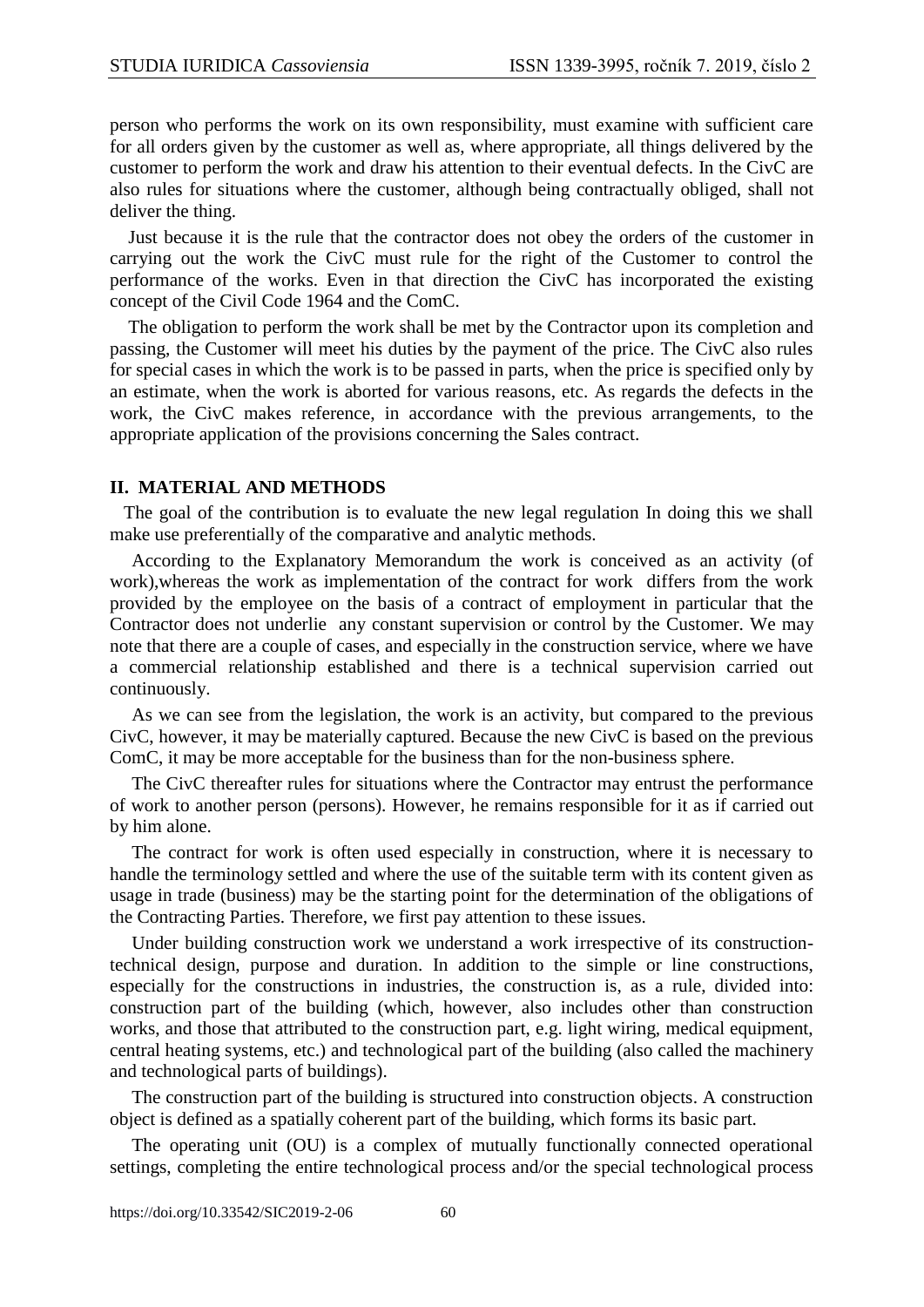of one-way use, as specified by the construction documentation and, as a rule, put into operation in a continuous time. The operating unit is its main features characterized by the type of the process for which is established.

The operating unit splits into operational settings, as a rule into several operating settings of machinery, electrical or other equipment (in the case of technological structures) for the basic technological process (or for a special technological process), and into other operational settings for additional technological processes. For an operational unit shall be held complete technological equipment e.g. for an engineering plant or sewage treatment plant.

In the case of complex production structures, it is possible to divide the operating unit into partial operating units. The operation unit of these constructions is characterized by the complexity of technology from the entry of raw materials, semi-finished products and other materials intended for processing up to the outlet of final products, including, if necessary, packaging and shipping.

 The partial operating unit (POU) is a complex of mutually functionally related operational settings, performing partial parts of a complex technological process and/or minor parts of a complex special technological process as specified by the construction documentation and, as a rule, put into operation in a continuous time.

 The POU as well is divided into operational settings, in case of constructions for manufacturing characterized by a closed technological process that is on the input and output usually terminated by partial cut-offs (intermediate in-process store, landfill, etc.). When designing the division it is necessary to ensure that the complexity of the relevant component of the operational complex is secured so as to ensure the implementation of independent complete tests of POUs and their gradual passing and preparation for subsequent field tests (warranty tests).

Operational setting (OS) is a functionally integrated part of the operating unit, a POU or technological part of the construction (machinery and equipment forming a separate functional unit), consisting of a complex of the technological equipment, performing a partial technological (i.e. separate) process and/or a technological special process, or a complex additional technological process. These are specified by the construction documentation and, as a rule, put into operation in continuous time.

Operational setting is, as a rule, divided into operating units or into operational units and basic units or directly into base units. If appropriate (e.g. for the construction performed by sub-contractors), an operating setting is divided into partial operational settings or operational settings and operational units or directly into basic units.

Partial operating setting (POS) is a functionally comprehensive part of the operational setting, consisting of a complex of technological equipment and performing a separate partial technological process (or a special or a supplementary technological process), designated by the construction documentation and put into operation in continuous time. It is used only exceptionally, for very complicated and complex equipment, when it is useful or necessary to put between the operating setting and the operating unit interstage. It shall be divided into operating units, or operational units and basic units or directly into basic units.

The operating unit (OU) is functionally a comprehensive part of an operating setting or of a POS, consisting of a complex of technological equipment and carrying out a comprehensive part of the technological process specified in the construction documentation.

The OU may be divided into basic units. The functional structure of the operational unit shall be specified in the construction documentation and its function can be verified only by a cumulative test of all basic units forming the OU.

The basic unit (BU) is a product supplied by one manufacturer that has a separate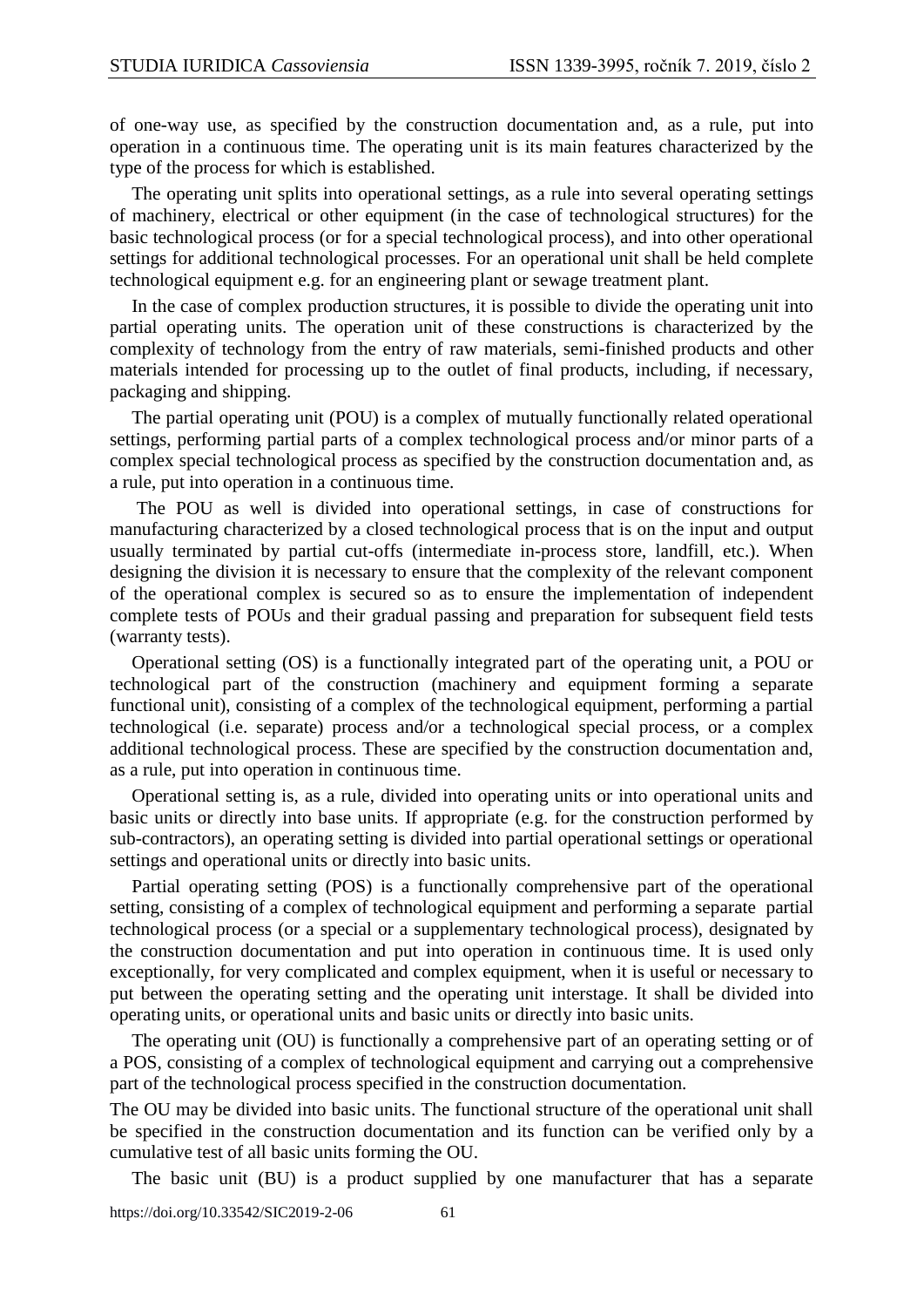destination as a unit, fulfils a specified principal or complementary function with permanent operation and consists of a structurally enclosed unit that cannot be completely divided into two or more functional units. In the construction documentation the BU shall not be subdivided any more. The term basic unit refers in principle to a single-part delivery, the designation separate machine or equipment

#### **III. RESULTS AND DISCUSSION**

The fundamental provisions specify that the Contractor undertakes to perform at his cost and risk a work for the customer and the customer undertakes to take over the work and pay the price.

So, as opposed to the wording of the fundamental provisions of the ComC, the text is amended by the performance for the risk and expense of the Contractor, which was the consequent wording contained in the ComC in its Section 537, a follow-up to the fundamental provisions. The text of the fundamental provision was also amended by the inclusion of the obligation to take over the work that was also in the Section 537ComC.

The price is ruled differently by the fundamental provisions. The CivC specifies that the price shall be deemed or agreed upon with enough determinacy, if, at least, the method of its determining is agreed, or if it is determined at least by an estimate. If the parties are determined to enter into a contract without specifying a price, it shall be deemed for an agreed price a price paid for the same or comparable work at the time of conclusion of the contract and under similar terms and conditions. We remind that the conclusion of the contract by the will of the parties not to specify the price of the work can't be recommended especially in the case of large, atypical of industrial constructions.

The specification of the work in the ComC has been defined by the fundamental provisions in Section 536, in relation to the fundamental provisions of the sales contract and the provisions in Sections 409 to 410.

In the CivC the Section 2587 is devoted to this issue and it specifies that the work means manufacturing of a certain thing should it not fall under the sales contract and, further on, the maintenance, repair or modification of a thing, or an activity with a different outcome. The work is always the manufacture, maintenance or modification of a construction or parts thereof.

When concluding the Treaty, mainly the Contractors (similarly as the Buyer in the case of a sales contract) should, in our view, consider the inclusion of an article "Meaning and purpose of the Treaty" (we recommend its inclusion). The content of this article is not just a proclamation but may be linked to serious legal consequences in connection with other provisions of the legal regulation.

We should also not miss in the contract for work in construction basic information about the construction. We hold it appropriate to include the statement of the Customer (the Constructor), that the construction is properly licensed (potential fines or termination of illegal construction do not affect only the Customer, but brings a lot of problems to the Contractor as well). It is appropriate to agree when the Customer shall forward (or communicate its release) the license - building permit to the Contractor (if it was not released before the conclusion of the contract). It should be passed no later than upon delivery and taking over of the construction site. We may especially recommend in the Treaty to place the name and location of the construction and its characteristics (e.g., that it is construction of a permanent, temporary character etc.). If the data on the purpose and value of the construction should not be explanatory enough, the contract may also include an article about the importance of the building.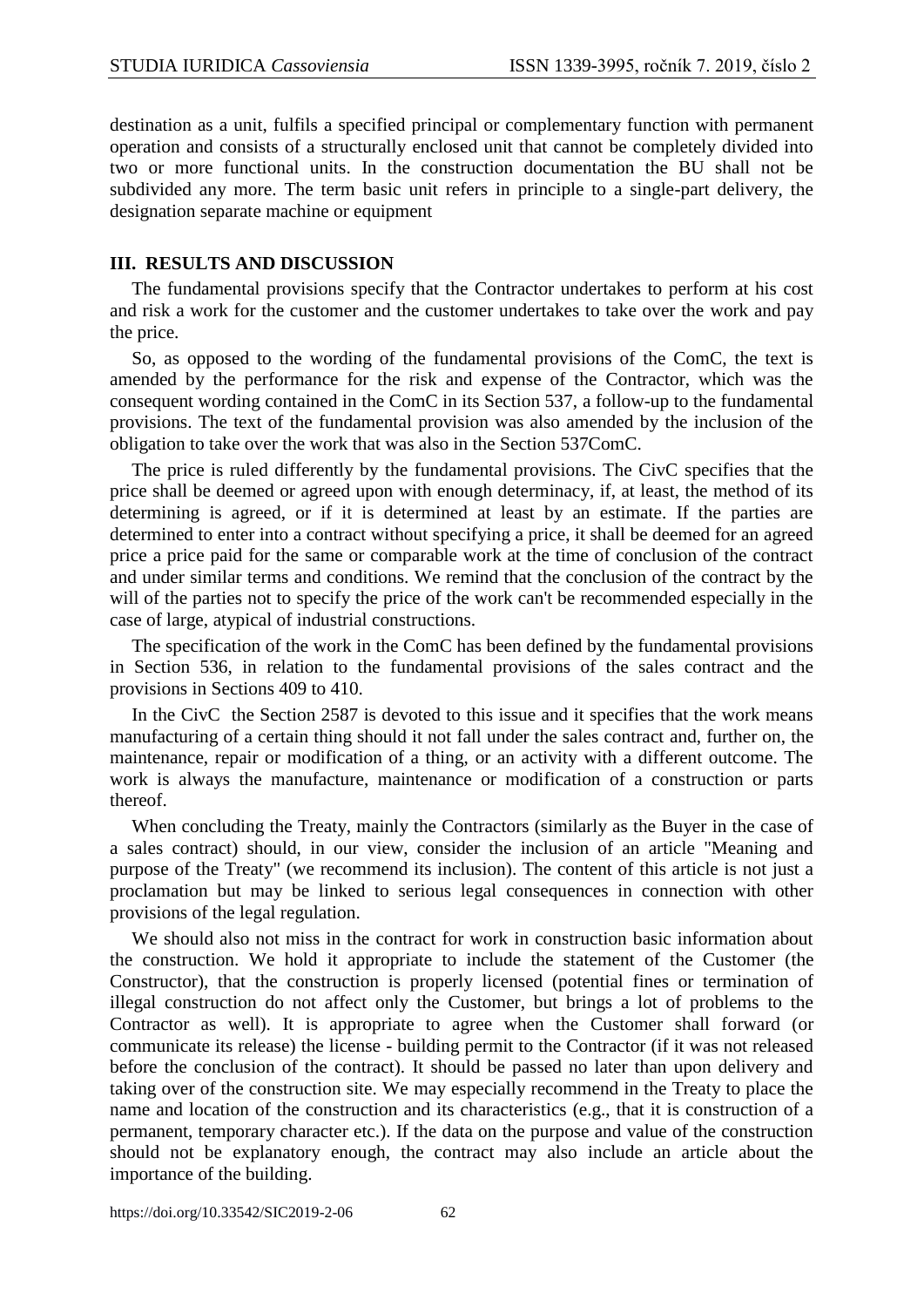We may recommend, in addition to the accurate identification of the contracting parties in contracts for construction, to include also:

- the other participants in the construction
- details of the investor (or information about future user)
- at least a basic solution of the supply system (i.e., persons supplying to the investor, the manner of supply) and specification of contracted performance, including the determination of the functions of General Designer, general supplier (Contractor), technological parts of construction and general supplier of construction of part of the building
- In addition to the precise specification of parties to the contract, i.e. the Contractor and the Customer, it can be added – and it's also very practical - who are their statutory bodies and individuals (officers, employees) authorized to negotiate upon possible contractual amendments
- In order to facilitate the fulfillment of obligations arising from the tax legislation (in particular from the law on value added tax) the Tax ID
- If, before starting the manufacture goods to be used for the manufacturing shall be sent, specification of warehouse should not be missed in the contract, as well as the transporting disposition, i.e. address of the recipient, the agreed mode of transport and the place of destination (it is possible also to agree for packaging). The equipment supplied in the packaging should be signed appropriately (refer to the agreed code), to make it clear for which unit or operational setting it is specified
- It is also appropriate to agree upon a person who will act as the Building Inspector of the Contractor and who will perform the functions of Technical Supervisor of the investor, therefore, to include provisions about who shall be entitled on the construction site to records and confirmations to the Construction (Assembly) Journal and to control the work done.
- For more complex constructions, the contract may list also other persons, etc. representatives for the technical issues (to resolve technical problems, or submit technical documentation for drafts of amendments to contracts resulting from the proposed technical changes), the Coordinator (responsible for coordinating the work of subcontractors and/or other suppliers delivering directly to the investor), the person responsible for work safety at the construction site, etc. These officials, however, are not generally entitled to negotiate changes in contracts (technical representatives can, however, be authorized to agree to such minor changes to the project and in the project is consistently indicated; e.g., there may be a change in the data dimension setting the distance of individual machines from each other). For larger buildings it may also be agreed who on behalf of the Contracting Parties shall be entitled to perform the submission and acceptance of the works. Who is called the contractor and the principal responsible geodetic surveyor
- For larger buildings it may also be agreed who shall be entitled on behalf of the Contracting Parties to perform the passing and taking over of the work and/or who is the so called responsible geodetic surveyor of the Contractor and Customer.
- As a rule, in the contracts will be specified the person performing the so-called personal supervisor of the designer (not necessary for a subcontract on the lower level of the supply chain).

The provisions of Section 2588/1 CivC rule for cases where nobody else than the specified Contractor can perform the work, as the performance of the work is dependent on its specific know-how. This may be e.g. in the case of an artistic blacksmith who has committed himself to create a specific original work. In this case the obligation shall expire by a loss of his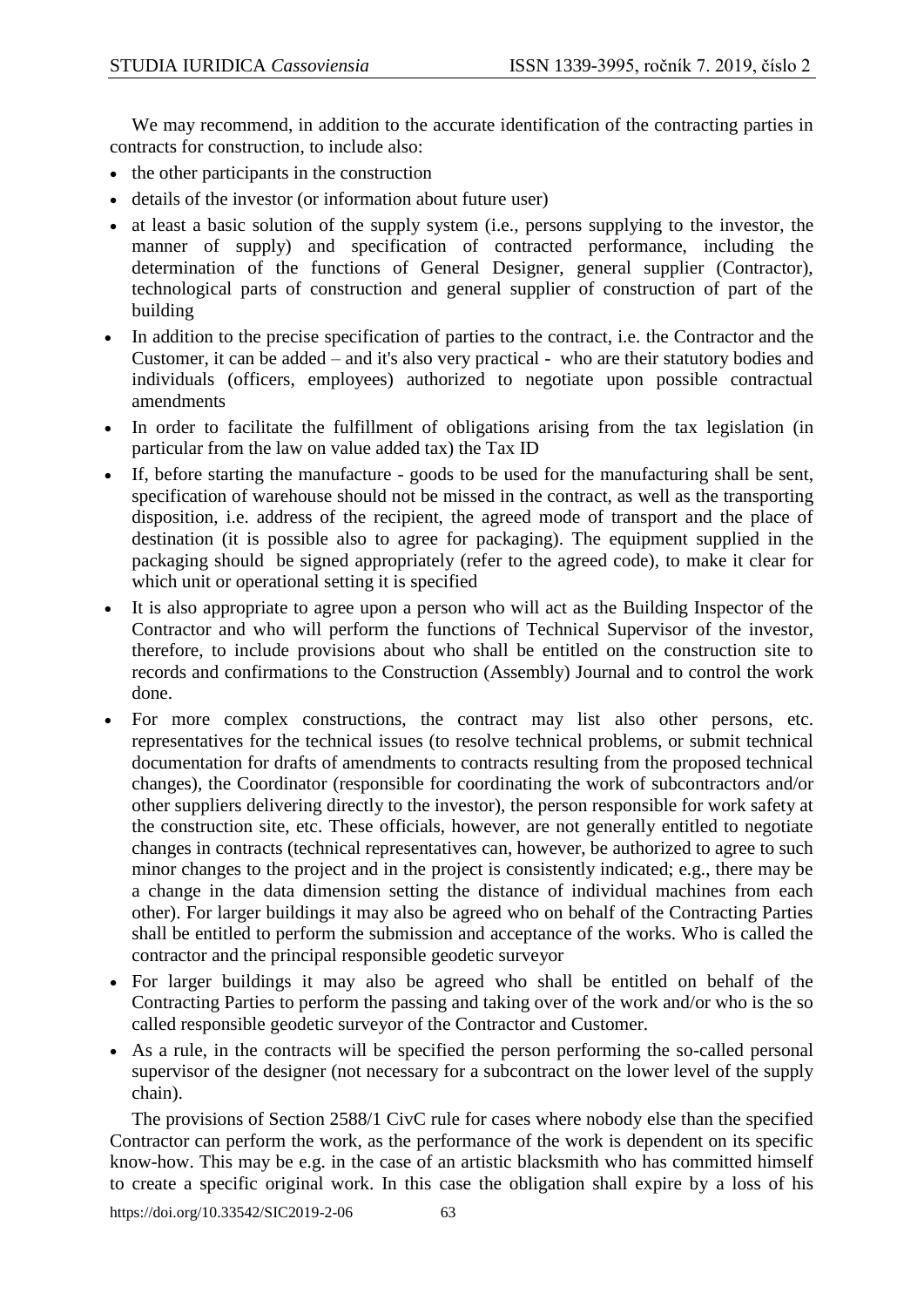capability (e.g. by an accident or illness) or by his death. However, this does not apply if the work may be performed by a person who took over the business of the Contractor as his successor.

In accordance with Section 2588/2 CivC the death of the Customer shall not terminate the obligation by itself, unless the execution of the obligation becomes by this fact impossible or unnecessary. It is also true in the case of the obligation´s extinction by the Customer's death.

The work need not be conditioned by the personal characteristics of the Contractor- or it is not required due to the nature of the work (e.g., for maintenance of beverage vending machines). In such cases the contractor shall not be obliged to perform the work personally and may have to arrange for it through a Subcontractor. However, beside the latter cases it is deemed to be agreed that the Contractor shall perform the work in person or under his personal supervision.

If not otherwise agreed, the Contractor shall procure all that is necessary for the work performance. If no time for performance of the contract is agreed, it shall be performed within an appropriate time limit. Time of performance of the contract work shall be established in favor of the Contractor.

Sometimes there will be not only one time of the contract performance time as the total duration, but often there will be contracted the time for a partial performance and time for consideration of the other party shall be agreed upon. Contracts should specify these questions in a concrete manner.

According to the agreed extent of performance it can be agreed in case of supplies for a construction whose documentation shall be handed over by the Customer to the Contractor, if the contractor will prepare the construction design (if this is agreed, the contractor may also arrange for the building permit). However, it can also be agreed that the relevant construction design and building permit shall be arranged for by the Customer and passed to the Contractor.

However, if the particular degrees (types) of the documentation should be supplied by the Contractor who is also responsible for material supplies, it can be arranged in the event of partial performance what parts of the documentation and at what time shall be passed to the Customer. Particular types of documentation can have partial time-limits for their performance, e.g. time for individual construction objects and/or OS.

It is also appropriate to agree the place of performance for particular construction design projects and what negotiations shall be carried out between the Contracting Parties in advance.

The time of the "submission of the construction site" by the Customer to the Contractor should also be agreed (i.e. the handover of the building site in the stage that allows for the performance of the construction works), that may be - especially in case of larger buildings implemented gradually in the agreed partial periods.

It is also necessary to agree for the submission of "building of preparedness", which means an already advanced stage of construction work that will allow for the beginning and continuous performance of supplies erection work by the supplier of the technological part of the construction. Also the so-called "mounting preparedness" can be agreed upon which means a very advanced stage of assembly works falling at one with the technological part of the construction that allows for the construction works of subcontractors necessary for the full completion of the construction (e.g., floor screeds, tiles, paint and other finishing works).

The provisions of Section 2591 CivC specify that if it is necessary to perform the work under the participation of the Customer, the Contractor shall provide him with a reasonable amount of time for its rendering. If the time limit expires, the Contractor shall have the right -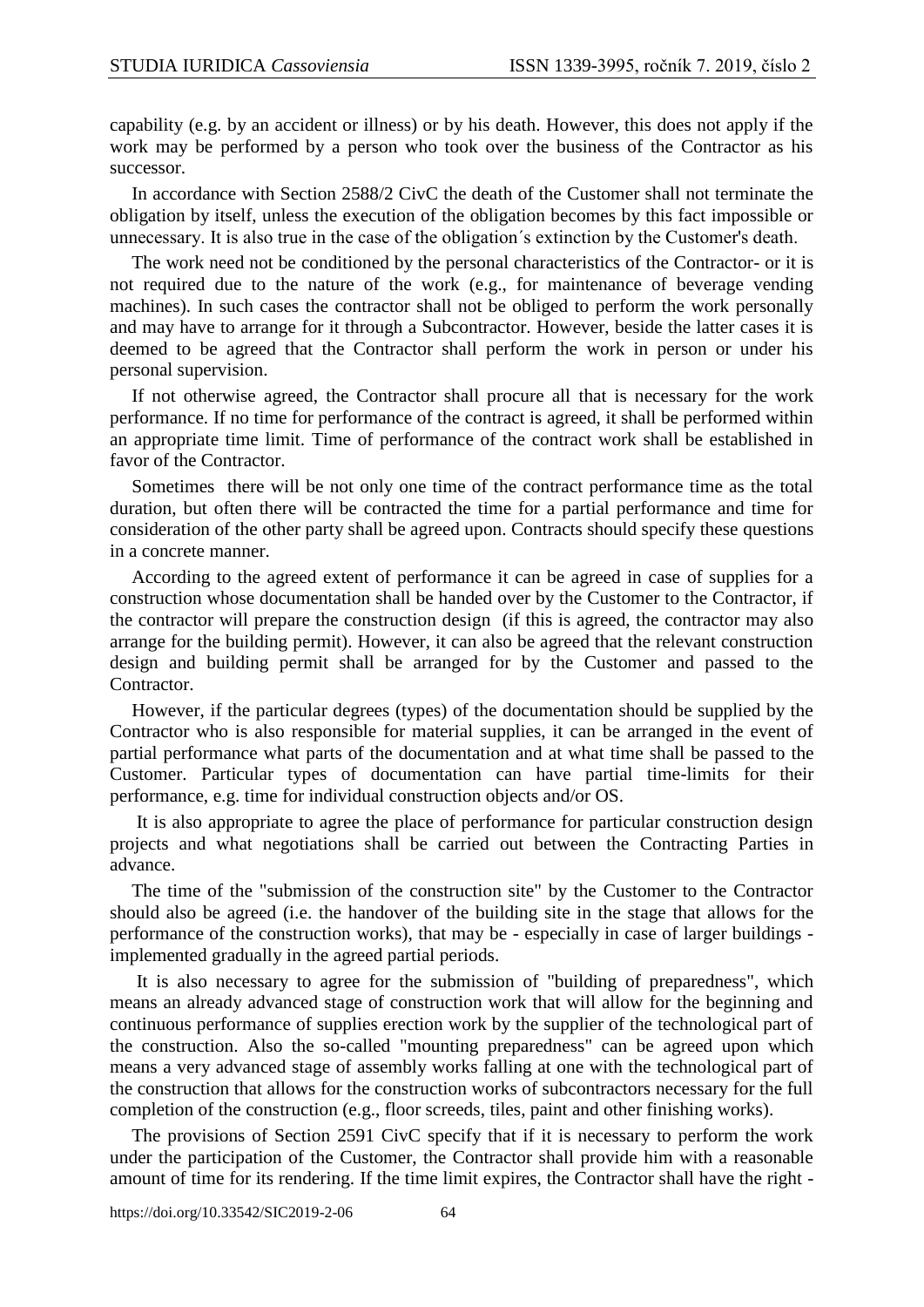according to its choice - either to ensure an alternative performance on the Customer's account or, if notified in advance, withdraw from the contract.

This provision shall apply in particular (but not only) on materials that the Customer committed himself to supply to the Contractor (but may be also related to some documentation, etc.).

If the things the procuration of which the Customer committed himself to arrange shall not be provided in time, legal rules specify that the Contractor may provide for it a reasonable period of time and after its expiration he may, after prior notice given to the Customer, provide the things on behalf of the Customer. The Customer is then obliged to pay their price and expedient costs without undue delay, after being requested to do so by the Contractor. The things necessary for the performance of the work to the provision of which the Customer shall not be obliged, shall be arranged by the Contractor.

The subsequent provisions of Section 2592 and 2593 CivC correspond to the previous regulation by the ComC. They provide that the Contractor shall proceed in the performance of the work independently. The opposite - should he be bound exclusively by the instructions of the Customer - applies only in the case if this has been agreed to corresponds to custom practice.

The Customer is entitled to supervise already the performance of the work. In case of constructions supply of machinery technology this function is performed by the Technical Supervisor. Should he find that the Contractor declines from his obligations he may ask for remedy and a proper performance of the work (e.g. by recording a relevant protocol in the Construction or Assembly Journal). If the Contractor is in breach of his obligations and shall not provide for remedy within a reasonable time and the Contractor's performance lead without any doubt to a substantial breach of the contract, the Customer may withdraw from the contract.

The following provision of Section 2594 CivC has essentially the same solution as used previously by the ComC. The obligation to give notice without any delay is given hereby for the case that the nature of things or orders given by the Contractor is inappropriate. This applies when due care is exerted. It does not mean that the Contractor would have to e.g. execute again all the attest certifying the properties, however, he cannot accept the "inputs" from the Customer without giving them the necessary attention.

Should an inappropriate thing or instruction constitute an obstacle to the proper implementation of the work, the Contractor shall suspend the performance of the work until the replacement of work changes the instruction. The deadline for the completion of the work shall be extended by the period of the suspension and the Contractor is entitled to reimbursement of the costs associated with it for the specified period of time. Should the Customer insist on the thing delivered or instruction given the Customer may request that the Customer will confirm the latter in writing. Should the Contractor proceed in accordance with this rule given by Section 2594 the Customer shall not be entitled to compensation of damage resulting from improper things or orders.

In accordance with Section 2595 there is moreover the right of the Contractor to withdraw from the contract should the Customer insist on the performance of the work under the apparently inappropriate instruction or with the use of apparently inappropriate things after a warning is given by the Contractor.

Should the contractor supply a thing processed during the performance of the work, he is as regards the thing - in the position of the seller when the thing becomes part of the work. It is considered that the purchase price is included in the price.

The things that should be supplied by the Customer to the performance of the work shall be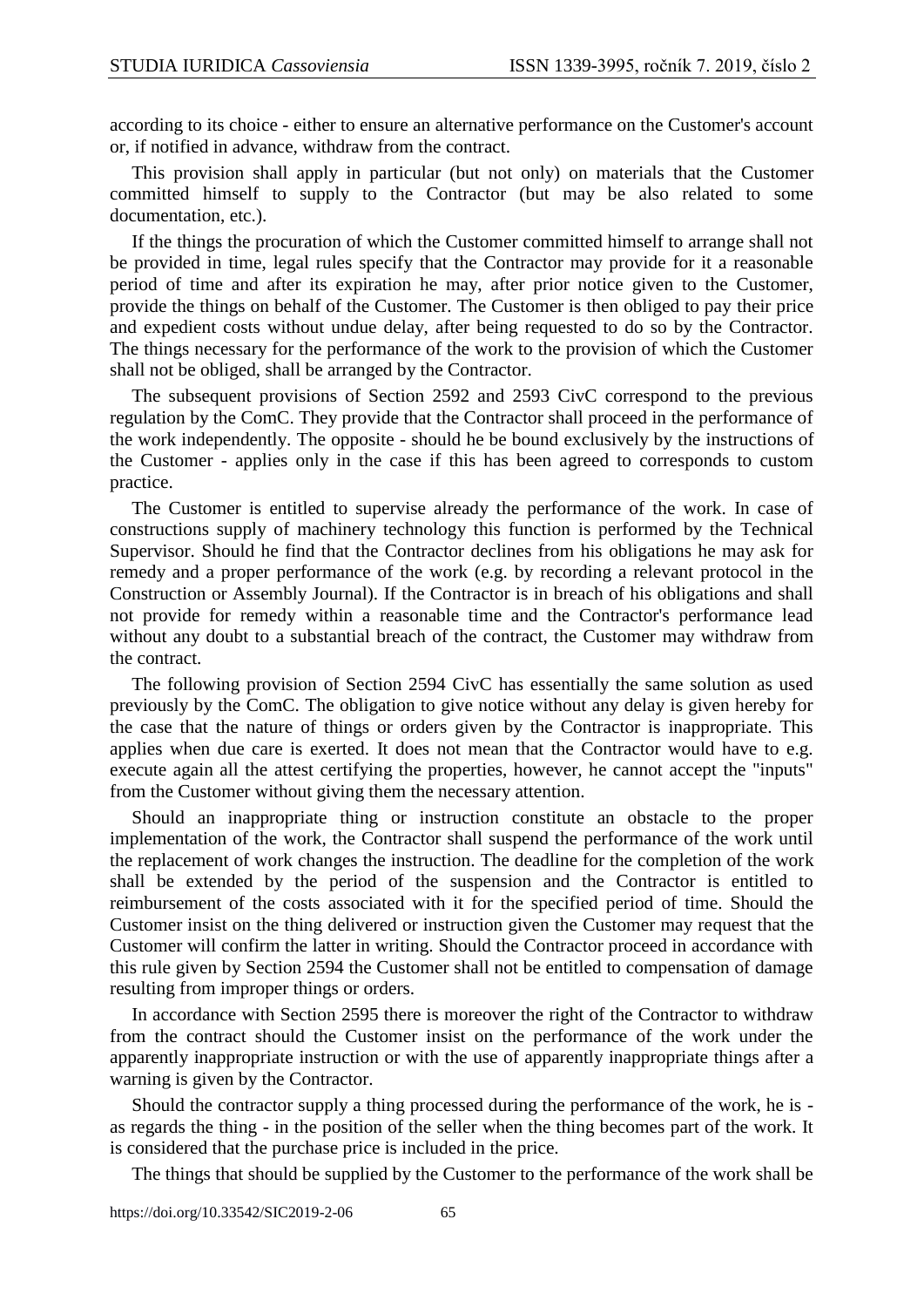handed over to the Contractor in the time specified by the contract, otherwise, without undue delay after the conclusion of the contract. In doubts, it shall be considered that the price for the work shall not be reduced by the purchase price of the thing.

Should the Customer not provide the things which he has committed himself to supply, in time, it is stipulated that the Contractor may provide him with a reasonable extra period of time and after its expiry is entitled, after the prior notice, to provide for the things on behalf of the Customer. Should the Contractor so request, the Customer is then obliged to pay for the price and connected costs without undue delay. The things required for the performance of the work that the Customer is not obliged to supply in accordance with the contract, shall be provided for by the Contractor.

This means that the Contracting Parties may agree who shall provide for the things required for the performance of the work. Should the Contracting Parties do so, the contractual arrangements shall apply. If the contract does not provide for these matters, then it is deemed to be agreed that the things shall be provided for by the Contractor.

Should the subject -matter of the work be a thing specified individually, the right of ownership shall be acquired by the Customer. This does not apply when the Contractor has processed a thing supplied by the Customer in another location than the Customer´s or on his land or provided for by him, or when the value of the work is the same or higher than the value of the thing processed. In such a case the right of ownership shall be acquired by the Contractor. This is ruled explicitly by Section 2599/1 CivC, the manufacture of things specified by kind determines the ownership of the Contractor's (Section 2599/2 CivC). This corresponds to the previous rules of the ComC.

The following provisions apply for the situation of thwarting of the work. Should the Contractor acquire the ownership right by the processing of the thing and the work will be thwarted for reasons not accountable to the Contractor, the Customer shall not be entitled to the compensation for things he handed over to the Contractor for processing. (The rights from unjustified enrichment according to the CivC shall remain unaffected.) However, should the same situation occur for reasons accountable to the Contractor, the Customer shall provide compensation for its processed thing, or shall return to him a thing of the same kind.

The determination of person who bears the risk of damage to the thing and who has the right of ownership, is of course, of considerable importance. It can be documented, for example, on cases of works in construction. Should the contract specify that the Contractor is the owner (then we can recommend to the Contractor to insure the thing and include the premium in negotiation of the price for fork) and the Customer, for example, fulfilled the conditions for initiation of bankruptcy proceedings, the work will not be included into the assets of the bankrupt. As a consequence of this situation, however, is the fact that the Contractor shall bear the risk of damage to the manufactured thing (unless agreed otherwise).

On the contrary, should the Customer be the owner of the work then the work will be included in the assets of the bankrupt and the debt to pay for the price of the work should be included in the list of claims of all creditors. This debt, according to the situation, may eventually be satisfied only to a minor extent, if at all. However, the Contractor shall not bear the risk of damage to things. Nothing prevents the closing of a potential agreement by the fact that the Customer shall bear a risk of accidental damages, however, as the owner until full payment of the work shall remain the Contractor.

 It is therefore possible that the owner will be one Contracting Party and the risk of accidental damages shall be borne by the other Party. It can also be arranged for ownership and risk of damages in case of real properties, existing buildings and the construction site to be passed to the use of the Contractor (for the time of the construction) and different arrangements for the performed work itself.

<https://doi.org/10.33542/SIC2019-2-06> 66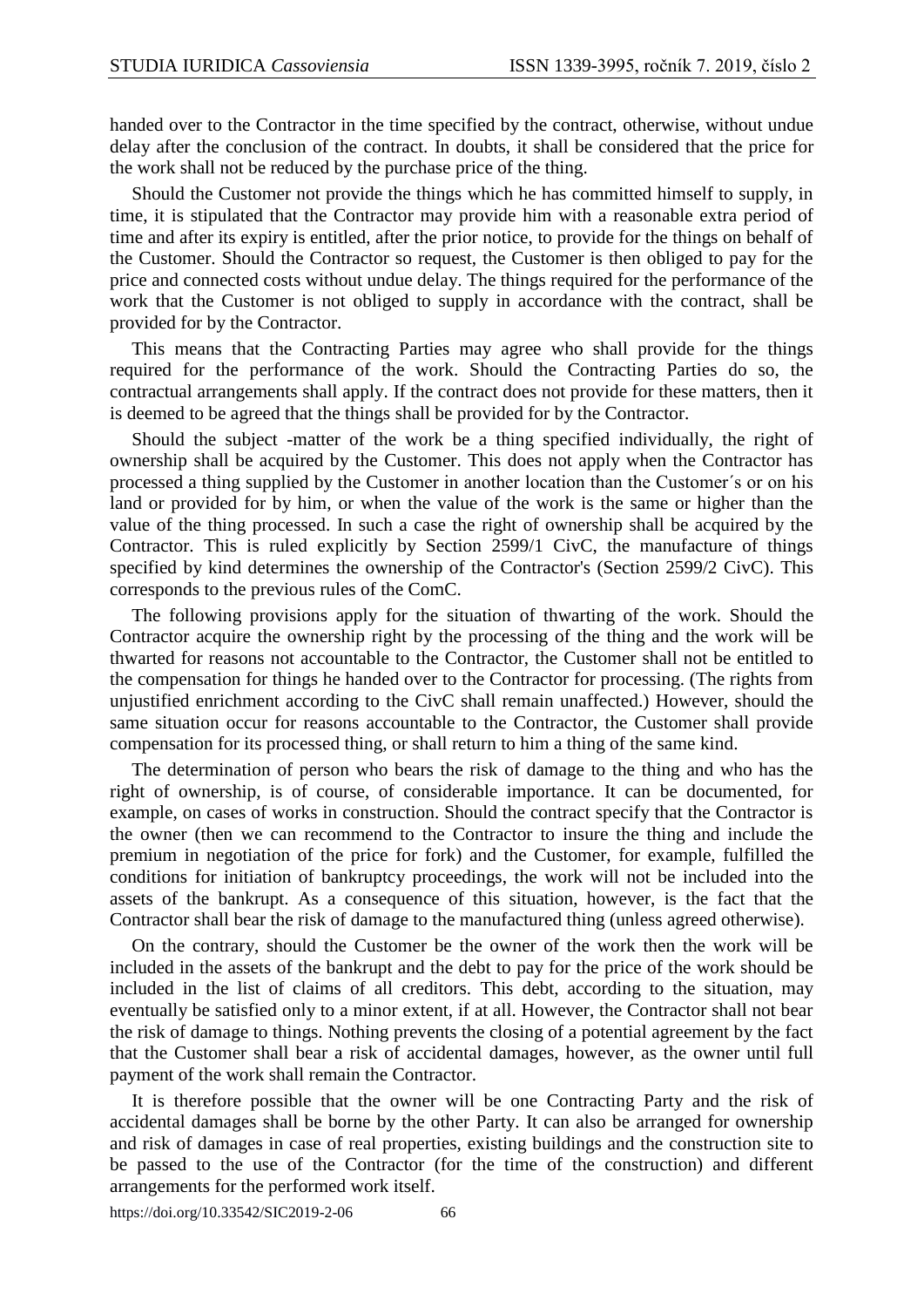The individual contractual arrangements must be based on the specific conditions relating to the Contracting Parties and the nature of the work. In particular, it is necessary to take into account the way and terms of payment, if any Contracting Party has taken a credit, whether the work is subject to a lien, whether it shall become part of another work, etc.

We should not omit the arrangements for early securing against damage and insurance of the work at the time of construction in process. The contract should also address the issues associated with potential termination of the obligation to perform the work.

When dealing with questions of ownership right, we may encounter in practice the situation that incompatible solutions are chosen as for relations between the Customer and the Contractor on the one hand, and the relations between the Contractor and its Subcontractor on the other hand. For the identical subject-matter, if one contract is agreed (as follows from the law), in the case of the ownership of the Customer and a subcontract to the latter the subcontractor's right of ownership is agreed. Such a solution should be avoided and the entire supply system should have an identical ownership regime.

According to Section 2604 CivC the work is performed when it is completed and passed to the Customer. Both conditions must be met. The work is held to be completed if its capacity to serve its purpose is demonstrated. The Customer takes over the work performed with the reservations or without reservations. The Customer should properly perform the inspection of work. Should the work be taken over without reservations the court will afterwards not adjudge him the right to reclaim apparent defects of the work should the Contractor object that the right has not been exercised in time.

As the eligibility of the work to serve its purpose indicates the completion of the work, it is suitable to state the purpose of the work directly in the contract. The Customer should become acquainted with the work properly. He shall in particular exercise the right to claim with reservation (s) apparent defects of the work.

By agreement it shall be determined when the performance of the work will be completed, including the agreed conditions of the tests and the conditions for recording the Protocol on Takeover (including its content). A completion of the work in parts can be agreed as well, by separate construction objects and operational settings. At the same time, corresponding bonuses and penalties (fines) in relation to these periods can be arranged for.

The completion of the work consisting in construction activities will be more complicated. The timely fulfillment and proper performance will often depend on the interaction (agreed upon in an appropriate way) of other persons, in particular of the Customer (passing of the construction site as mentioned above or handover of construction documentation).

In many cases, the Contractor is unable to secure the complete performance of the work through its own employees, but will arrange for subcontracts (in particular, wiring, insulation, air-conditioning, etc.). The CivC allows such solution. The Contractor may namely assign the performance of the works to another person should the contract or the nature of the works not imply the contrary. When the work is performed by another person, the Contractor is responsible as if he would perform the work by himself.

The contractor can also conclude with its subcontractors contracts for work but also sale contracts and other types of contracts, including innominate contracts. For these cases we can recommend that the Contractor negotiate the terms and conditions of subcontracting in conformity with the terms of the (main) contract with the Customer.

#### **IV. CONCLUSIONS**

We can say that the treatment under consideration is in line with the legislation in other developed countries. In the case of a contract, reference may also be made to the use of the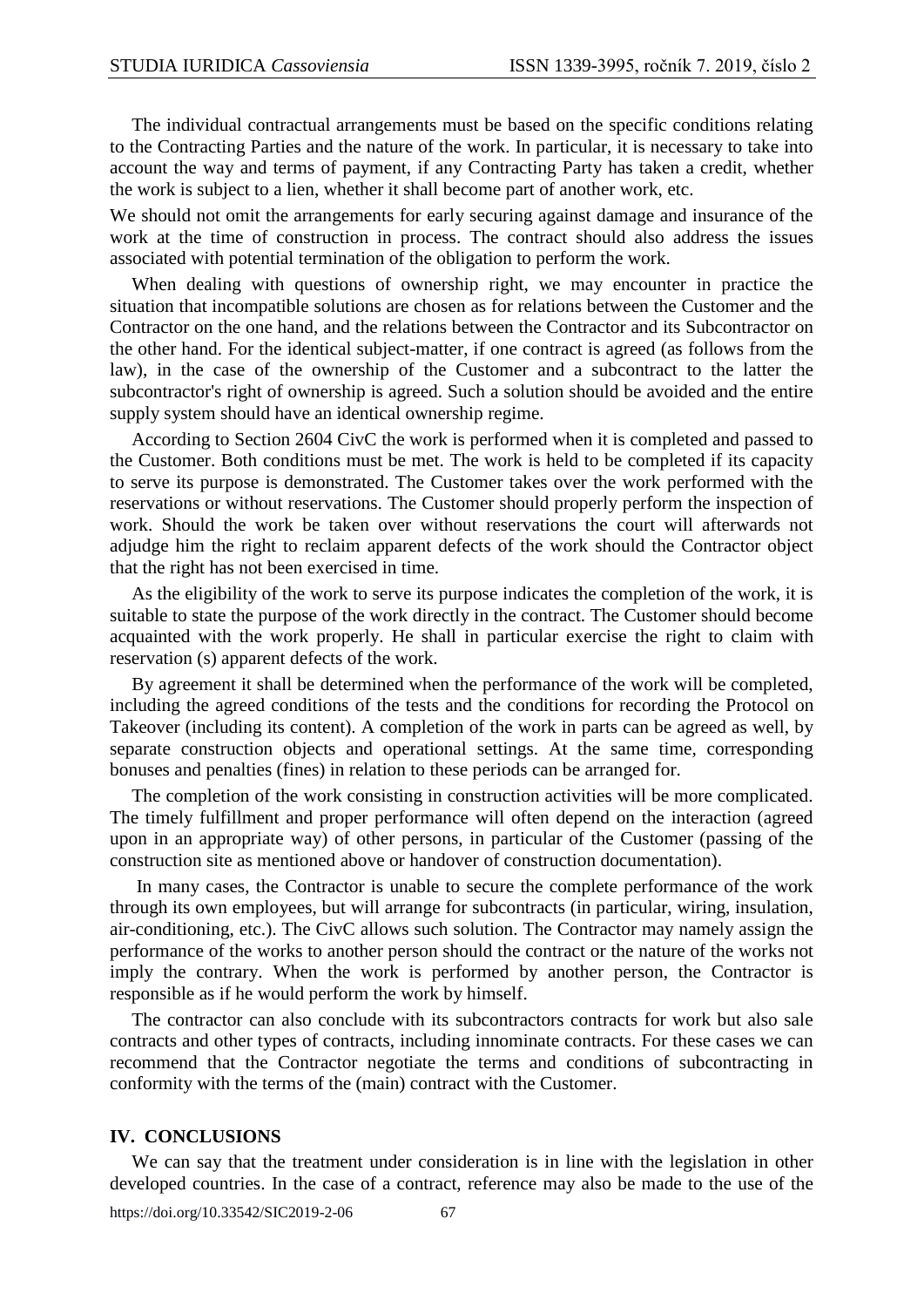FIDIC business terms. We can appreciate very positively the regulation by Section 2628 CivC. It specifies that the Customer does not have the right to refuse takeover of a construction because of isolated minor defects that as such and even in connection with others does not prevent the use of the construction neither functionally or aesthetically and that do not limit its use in a substantial way. The ratio of this provision is that in case of constructions we can never avoid minor defects (e.g. paint). Also the regulation of other states (e.g. conditions for the performance of construction in German law) contain the same rules. In fact this reality was already mentioned in the Economic Code which was broader and covered also minor individual defaults. The ComC did not contain such a rule if not agreed by the Contract Parties; therefore it has appeared to be too strict. However, we must stress in this context the agreement must cover only defects defined by Section 2628CivC.

As regards the rights emerging from defective performance, the CivC of 1964 defines the period during which they may be claimed as a period of three years (Section 646/3), but the ComC as a period of five years (Section 562/2). The new regulation of CivC takes over the rule of ComC. Implementing the regulation to CivC may, however, in justified cases provide for a shorter period for some parts of the construction of up to two years. However, there is also a rule that specifies: "Should the parties agree a shortening of this period, it shall not be taken into consideration, if the Customer represents the weaker Party to the contract."

Section 2360 CivC provides for cases when there are other persons committed jointly and severally with the Contractor and when the contractor shall relieve itself of the obligation for defects of the construction. This provision rules for joint and several liability of specified persons together with the Contractor. Section 2360 CivC provides for cases when there are other persons committed jointly and severally with the Contractor and when the contractor shall relieve itself of the obligation for defects of the construction. This provision rules for joint and several liability of specified persons together with the Contractor. These are

- Partial supplies of the contractor
- Person who supplied the building documentation,
- Person who carried out the construction supervision.

The subcontractor, however, is not liable if he proves that the defect was caused only by the decision of the Contractor or of the person carrying out the construction supervision. The person who supplied the building documentation is not accountable if he proves that the defect did not cause an error in the construction documentation.

The Contractor shall not be accountable for defects of the construction if he can prove that

- that defect was caused by an error in construction documentation, supplied by a person chosen by the Customer,
- the only failure was in the construction supervision, the person of Supervisor chosen by the Customer.

Other provisions adopt with minor changes the previous legislation in Section 556 to 559 ComC. New rules amended are related to the works in competition that - although very necessary - were missed in our legal system so far.

Should the work consist in another result than the manufacture of things or maintenance, repair or modification of things, the Contractor shall proceed in performing work as agreed and with professional care so as to achieve the result specified by the contract. It is therefore specified that the work may result in other activities, for example. Software, project documentation or other documentation.

The result of the activity, i.e. work with intangible results, shall be passed to the Customer. It is deemed to be passed if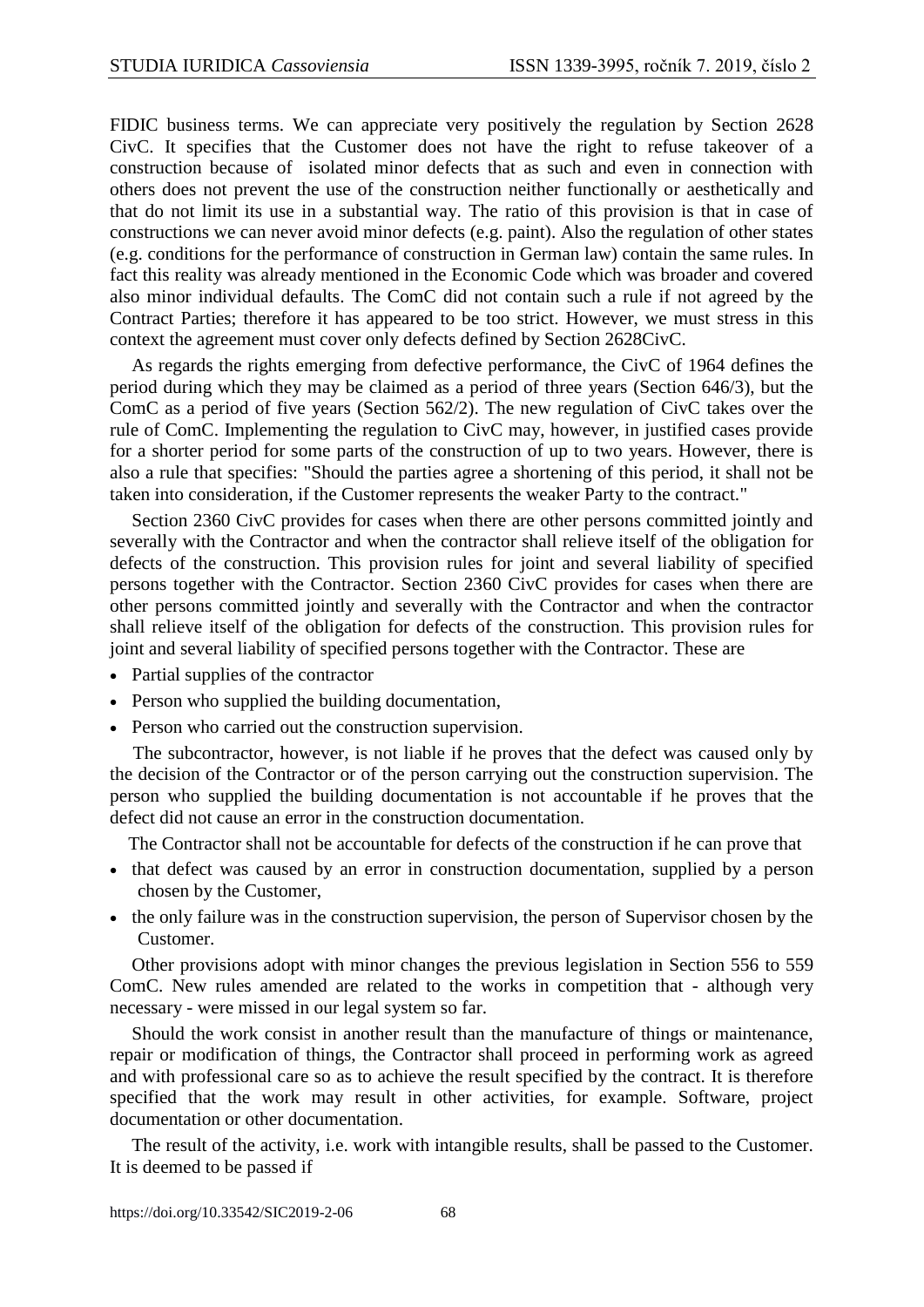- completed and
- the Contractor allows the Customer its use.

The result of the activity that is subject to rights of industrial or other intellectual property can be provided by the Contractor also to persons other than the Customer, if this was agreed. Should the contract contain no explicit prohibition on such a provision, the Contractor shall be entitled to do so unless it is contrary to the interests of the Customer due to the nature of the work. Crucial for the provision of the result to other persons is the arrangement of the Contracting Parties. Here a suitable agreement of the Parties is strongly recommended.

Should the subject-matter of the work consist in the result of activities protected by the industrial property law or other intellectual property rules, it shall be deemed that the customer has provided the work to the Contractor for the purpose arising from the contract.

As we can see a refutable presumption is put to the rule that the result of the activity specified by the contract has been provided by the Contractor to the Customer for the purpose arising from the contract. Also in these cases, it is appropriate to agree on suitable arrangements between the parties.

The last provision on the contract for work in the ComC specifies that the provisions of the part dealing about work with intangible outcomes shall apply mutatis mutandis to the outcome reached in accordance with the provisions of the public promise (competitive work).

The importance of contractual negotiations for contracts for work is evident exactly for the wide range of contractual freedom allowed by the CivC and from the fact that the Code does not contain rules on partial issues and leaves them to the Contracting Parties (e.g., supply of spare parts, service, length of the warranty period, sanctions, invoicing, payment, tests, takeover, cooperation on the construction site, details of taking records in the Construction Journal, etc.). The recommendations contained in the present paper that are based on practical experience of the author may be used for the contractual negotiation.

## **KEY WORDS**

Civil law, Business law, Civil Code, New Civil Code, Commercial Code, Contract for Work

# **KLÍČOVÁ SLOVA**

Občanské právo, Obchodní právo, Občanský zákoník, Nový občanský zákoník, Obchodní zákoník, Smlouva o dílo

## **REFERENCES**

- 1. BEJČEK, J., MAREK, K., KOTÁSEK, J., ONDREJOVÁ, D. *Nástin obchodního práva*. II. 2nd Edition. Brno: Masarykova univerzita, 2012. 111 p. Edice multimediálních učebních textů č. 78. ISBN 978-80-210-4978-9.
- 2. ELIÁŠ, K.; ZUKLÍNOVÁ, M. *Principy a východiska nového kodexu soukromého práva*, Linde Praha, a. s., Praha 2001.
- 3. MAREK, K. K uzavírání smluv. *Právní fórum*, Praha: Wolters Kluwer ČR, 2012, vol.. 2012, No. 4, p. 138-143. ISSN 1214-7966.
- 4. MAREK, K. OZ v praxi, smlouva o dílo, *Bulletin advokacie*, Praha: Česká advokátní komora, on line, 2018, p.1-15, ISSN 10805-8280.
- 5. MAREK, K. *Contract for Work Under Civil Code.* In Procedia Ekonomics an Finance 2014, ISI Knowledge -WoS, p.387-396,J ournal publishong 24 jul 2014 Procedia